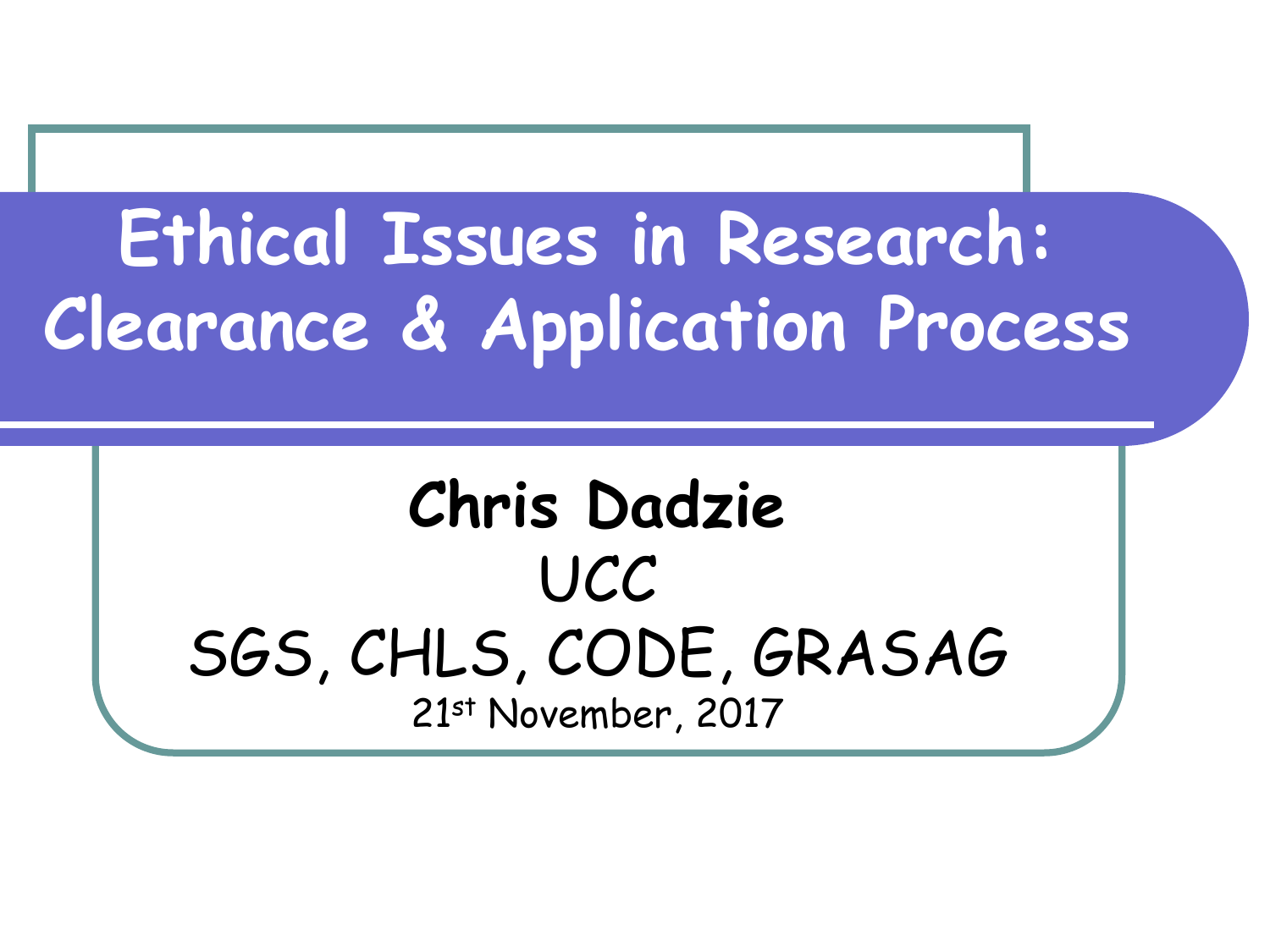### **Why this orientation?**

Understand the ethical clearance processes.

Require cooperation/supervision of research • Increase international collaboration & demand for ethical clearance.

Address persistent concerns about quality, e.g.:

- Ethical considerations (informed consent/ checklist; aligned work plan & budget, referencing)
- Consistency in title, aims & objective, research question, expected outcome
- Population, sample size, sampling procedure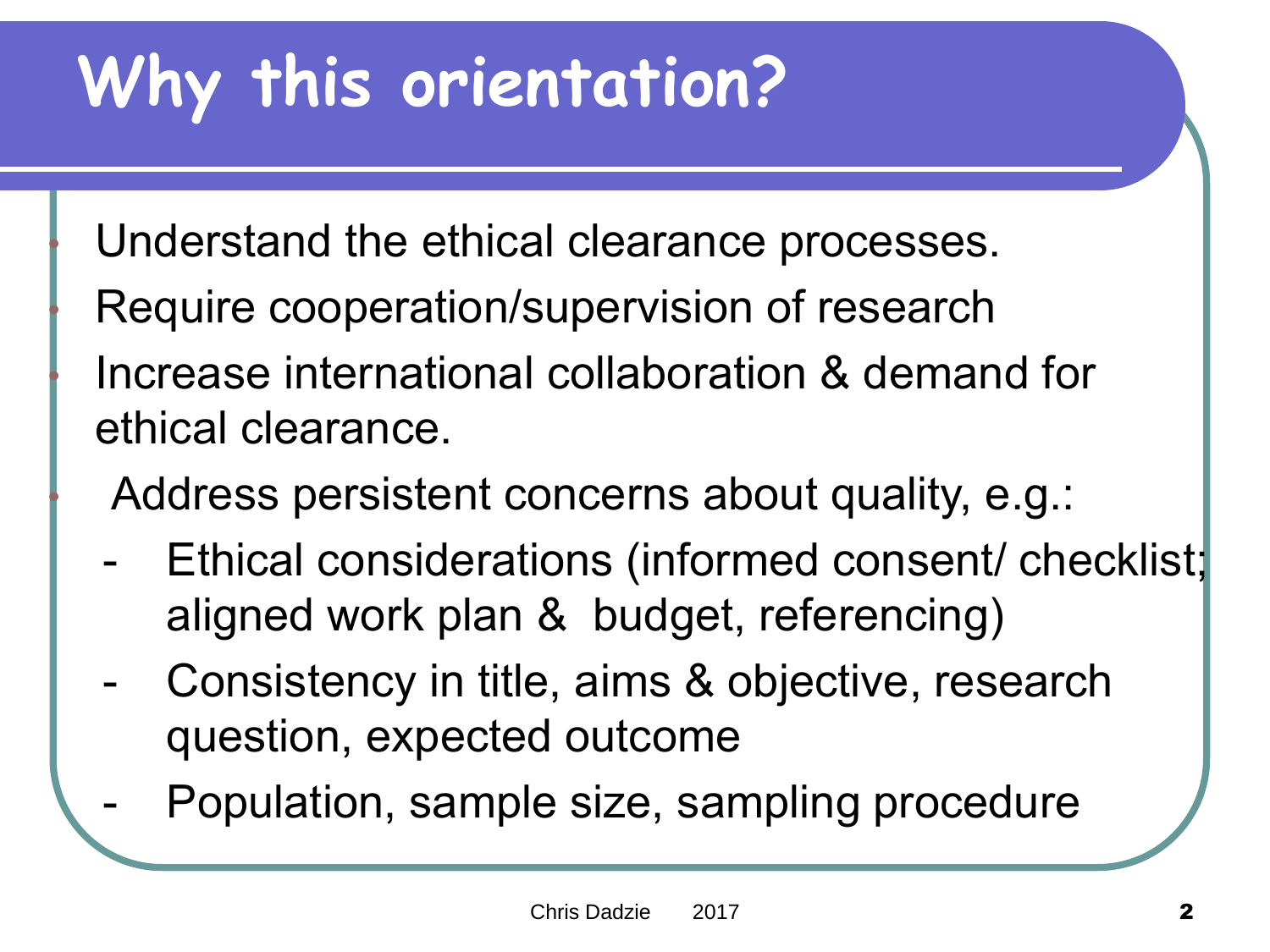

 Research may involve human, animal participants, environment

- **Research raises complex ethical issues**
- legal, social, cultural, economic, civil & political
- relevance, moral concerns, especially in institutions involving training for leadership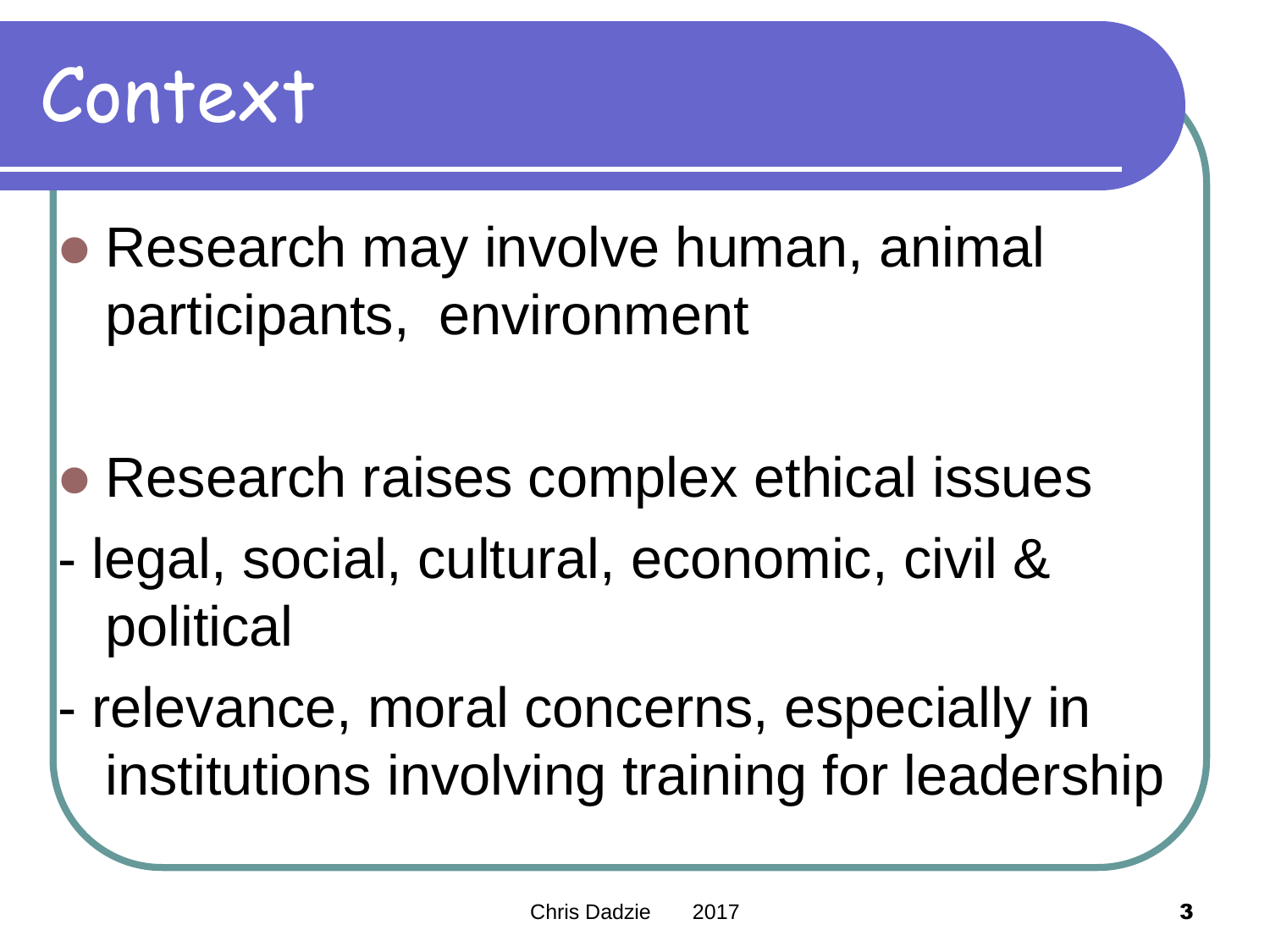## Ethical Issues in Research

- Discrimination based on gender, religion, ethnicity, association, etc.)
- Cruelty
- Unfair practices (validity)
- Crime
- Direct harm pain to research participants
- Confidentiality, privacy -trauma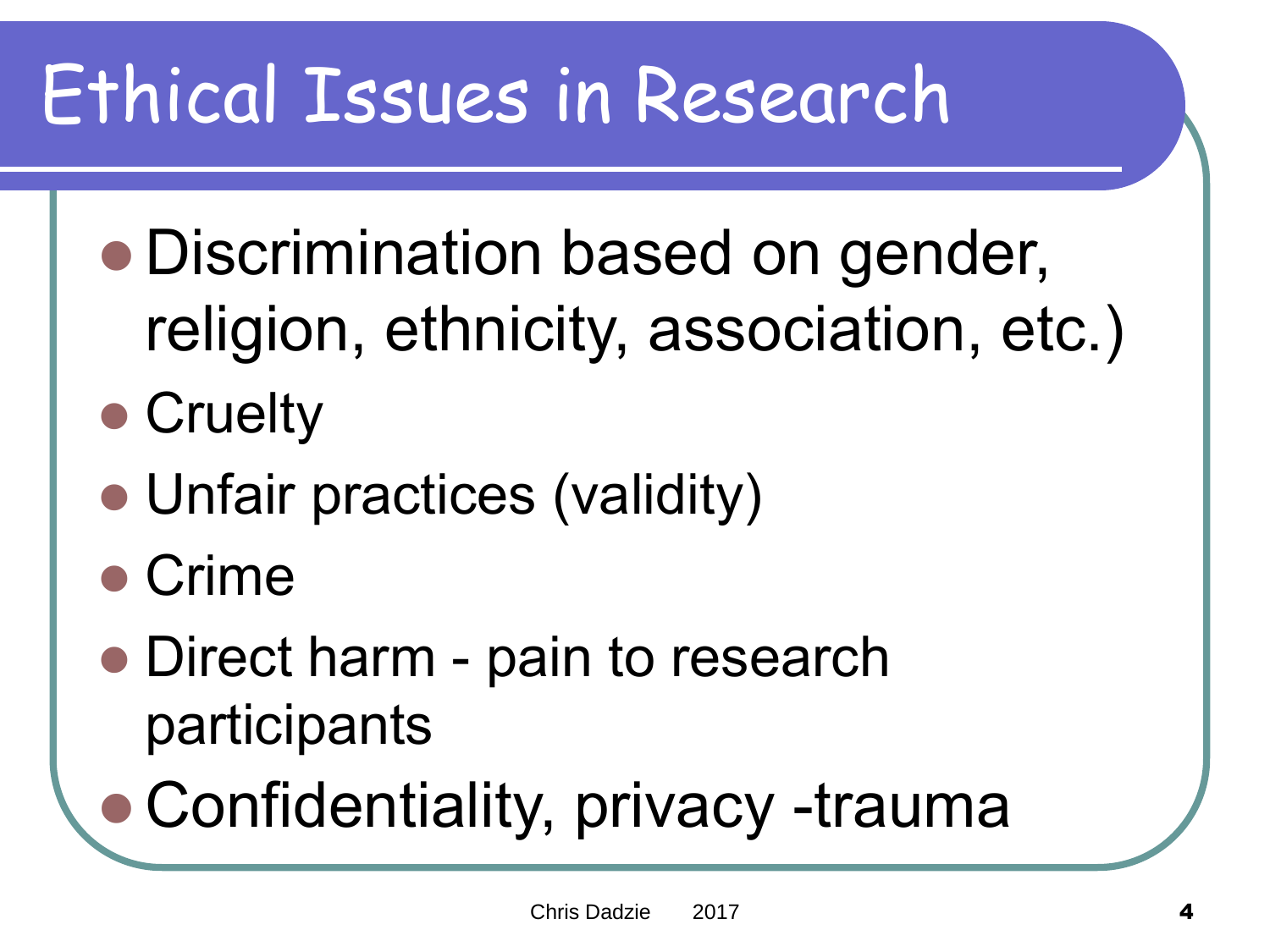#### Ethical Issues in Research

#### A researcher may

- Expose secret experiences, confessions, personal confidential details (illness status, marital challenges, abortions, etc. -appropriate trauma support) = *confidentiality concerns*
- Record participants voices, pictures or videos
- Falsify data & results; Plagiarise
- Coerce participants with diminished autonomy
- Generally "cause trouble" -conflicts in homes, relationships, institutions; invade bodies; privacy, etc.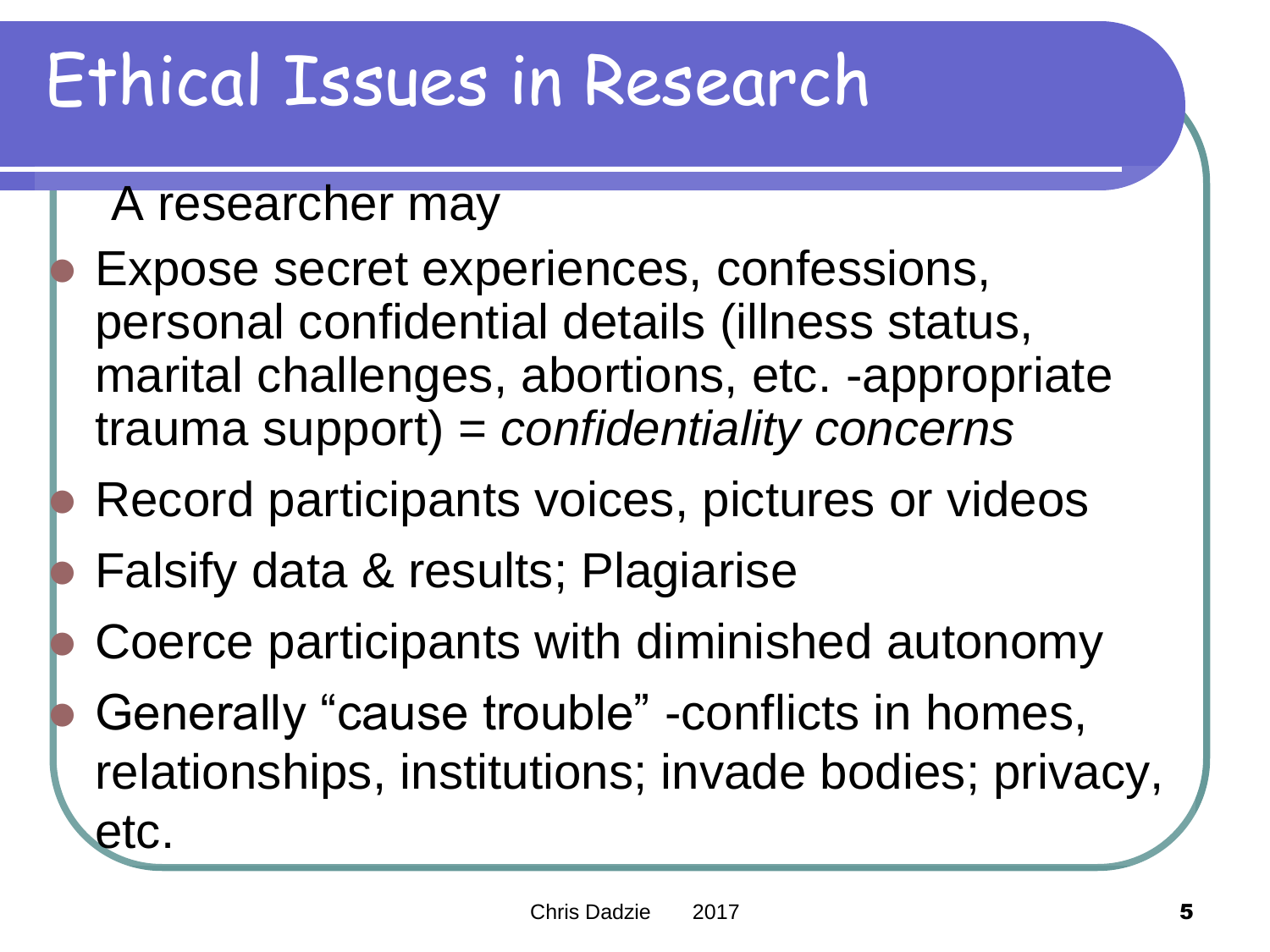#### Background To Ethical Reviews

- The Tuskegee Experiment (1932-1972): USA - Public Health Service experiment on 399 black men in the late stages of syphilis
	- 28 direct deaths
	- 100 related complications
	- 40 wives infected
	- 19 children born with congenital syphilis
	- Treatment of Jews at Concentration camps.

Stanley Milgram's Study on Obedience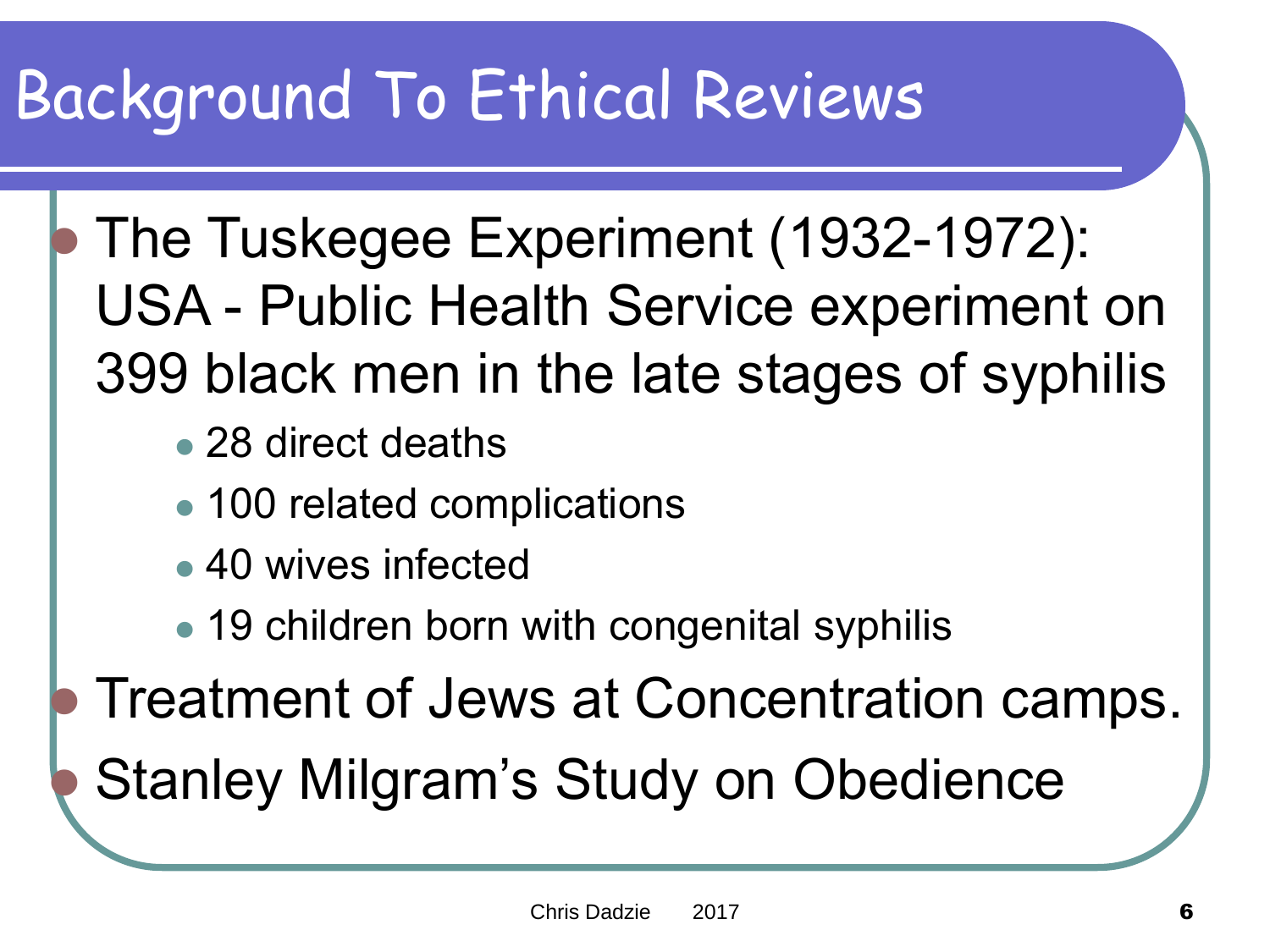#### **3 Basic Ethical Principles (Belmont Report)**

- **1. Respect for Persons**: a) acknowledge autonomy & b) protect those with diminished autonomy (e.g. children, patients, prisoners)
- **2. Beneficence**: a) do not harm; b) maximize possible benefits, minimize possible harm
- **3. Justice:** burdens & benefits from research are evenly distributed; people are treated fairly; i.e. researchers should not take from participants without giving back to them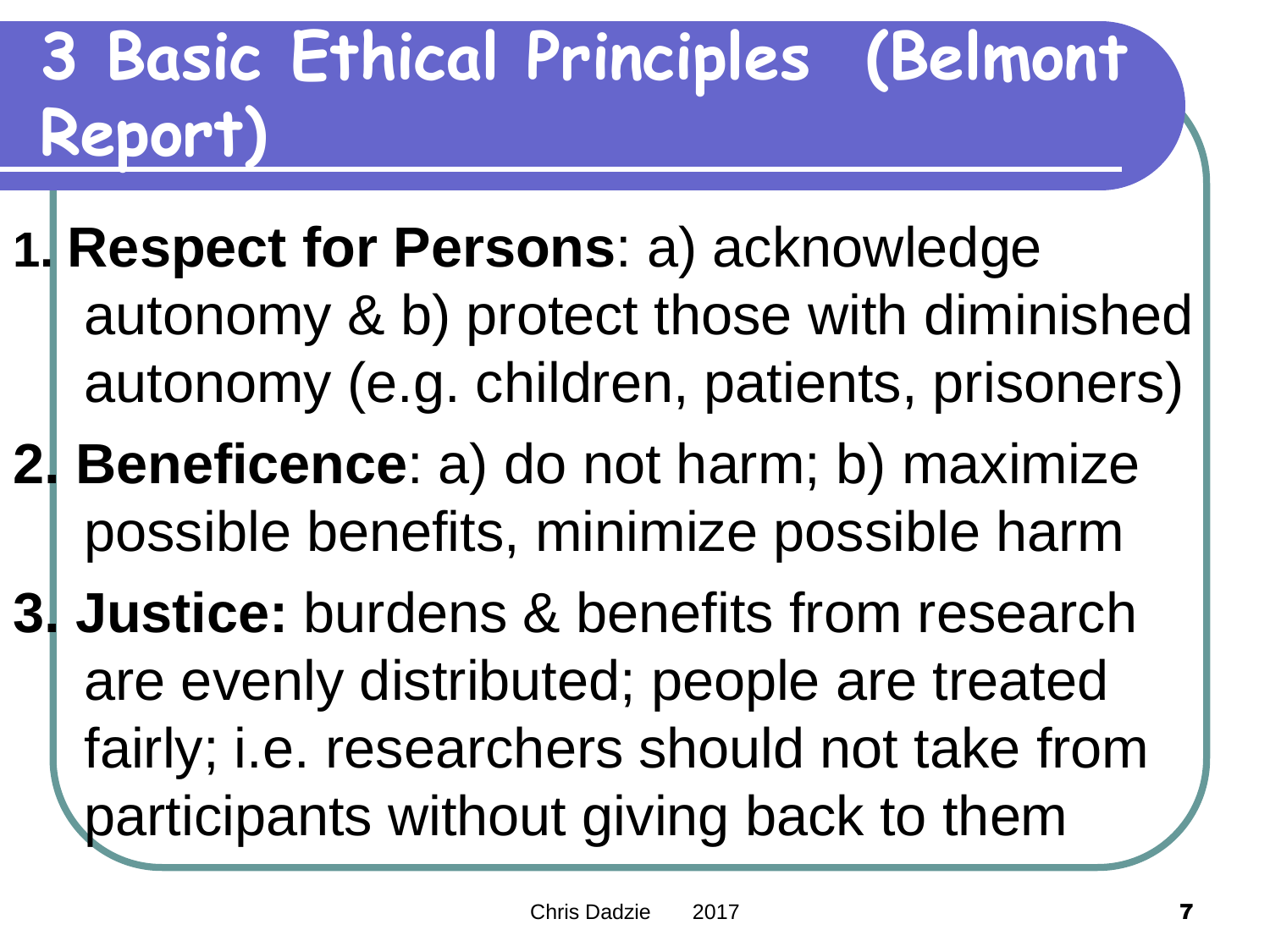#### **Application of Principle 1- -***IRB Goal*

#### Consent Process:

**Information:** Enough to enable participants make an informed choice whether to participate in study - procedure, purpose, risk, benefit, opportunity to ask questions & to withdraw at any time from the research;

#### Participants have

- an accurate & realistic expectation of what could happen to them;

-what research options are open to them (especially as patients)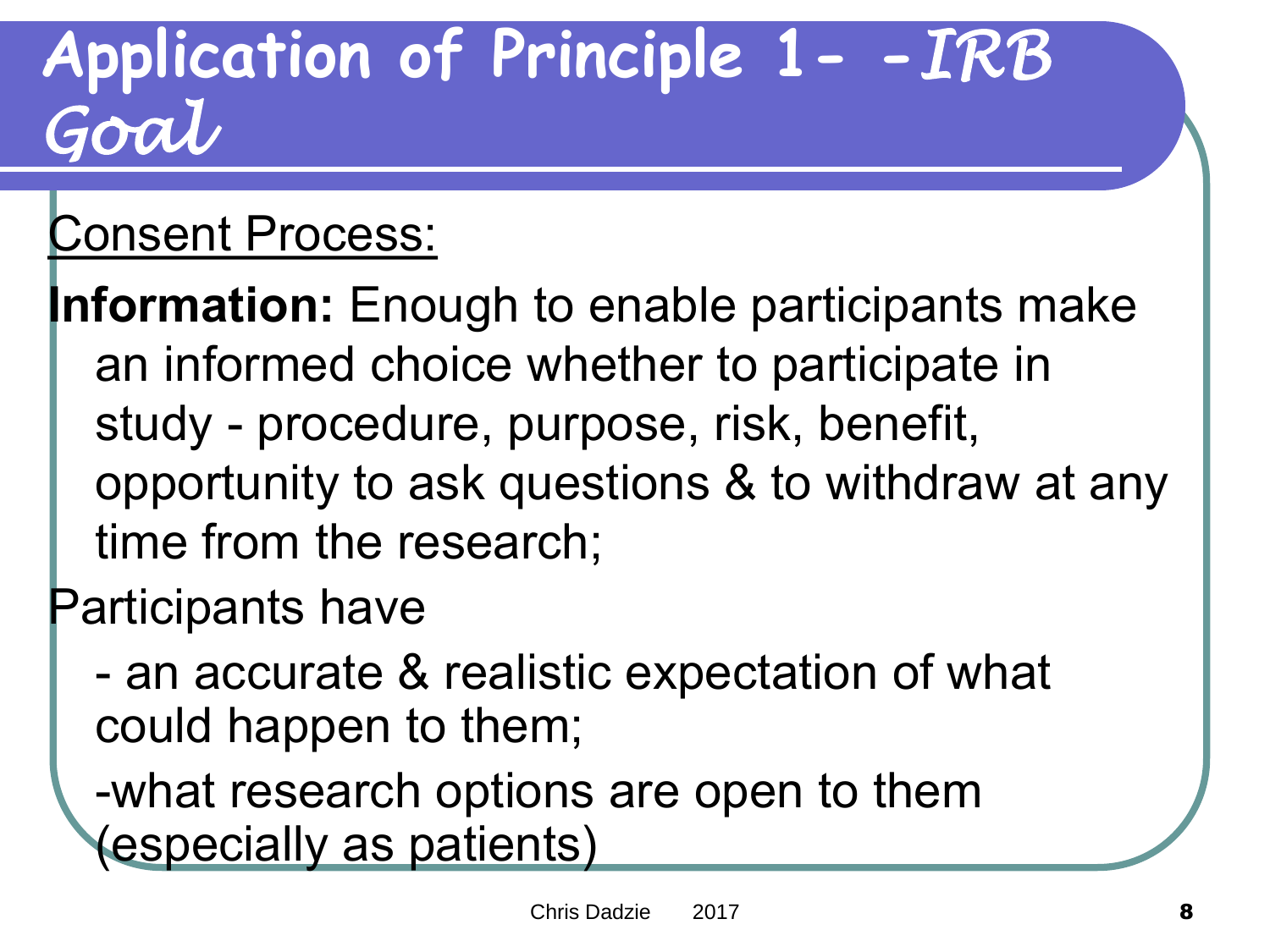### **Clarity & Agreement**

#### **Consent Process:**

- Speak directly to the participants
- Provide interpretation for non-literate participants, minors or others who cannot give consent (e.g. due to incapacitation, ill health or incarceration)

### Witnesses for such participants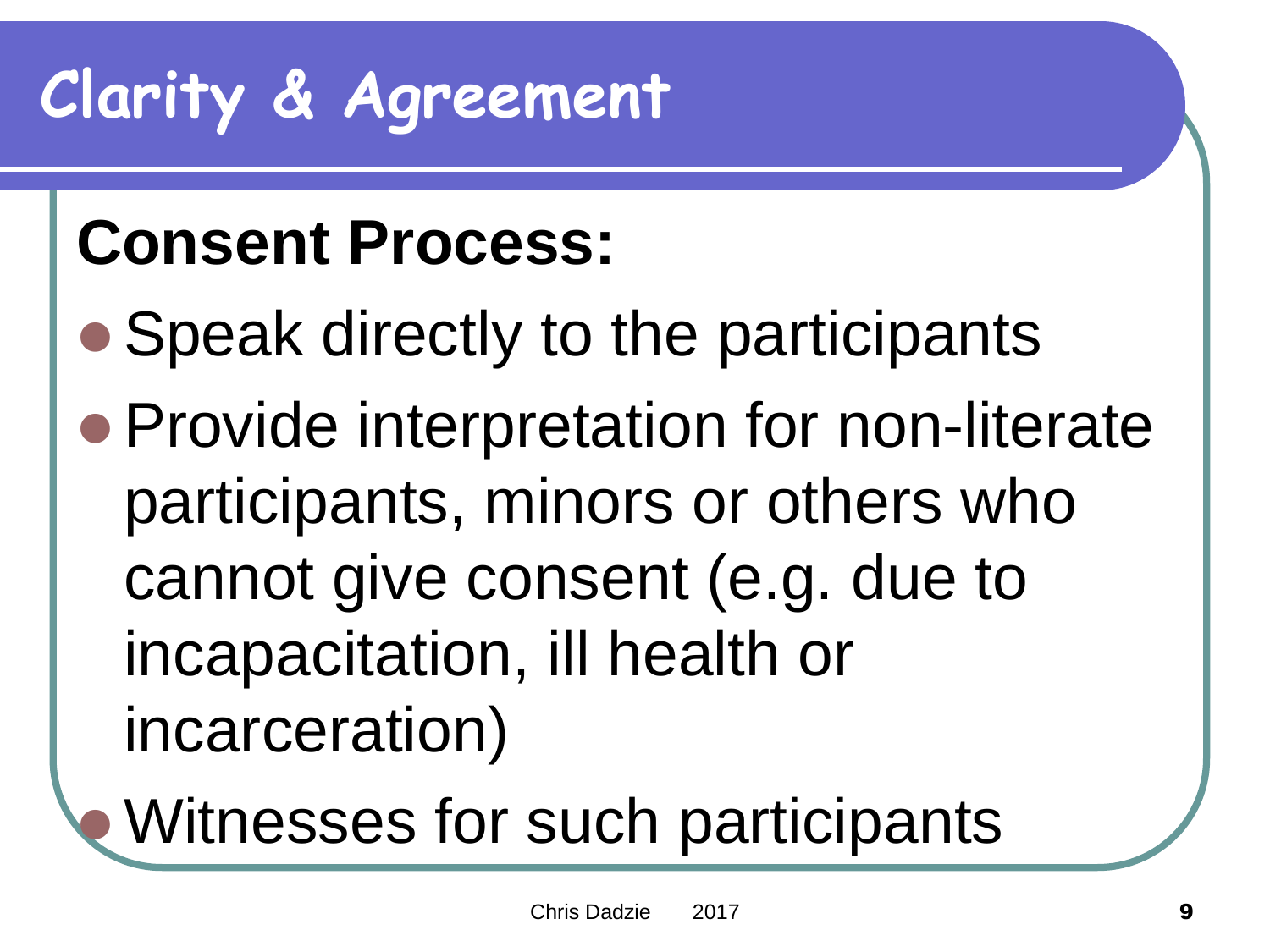#### **Application of Principle 1 -***IRB Goal*

**Comprehension**: consent form & process - clear language that will enable participants to easily understand contents; avoid technical terms/ jargons, exculpatory language;

*Translation*-interpretation; *Training* - researchers & assistants

Consideration of respondents' intelligence, maturity, language.

**Voluntariness:** Clarity re voluntary participation: appropriate autonomy to make reasoned decision; conditions free of coercion & undue influence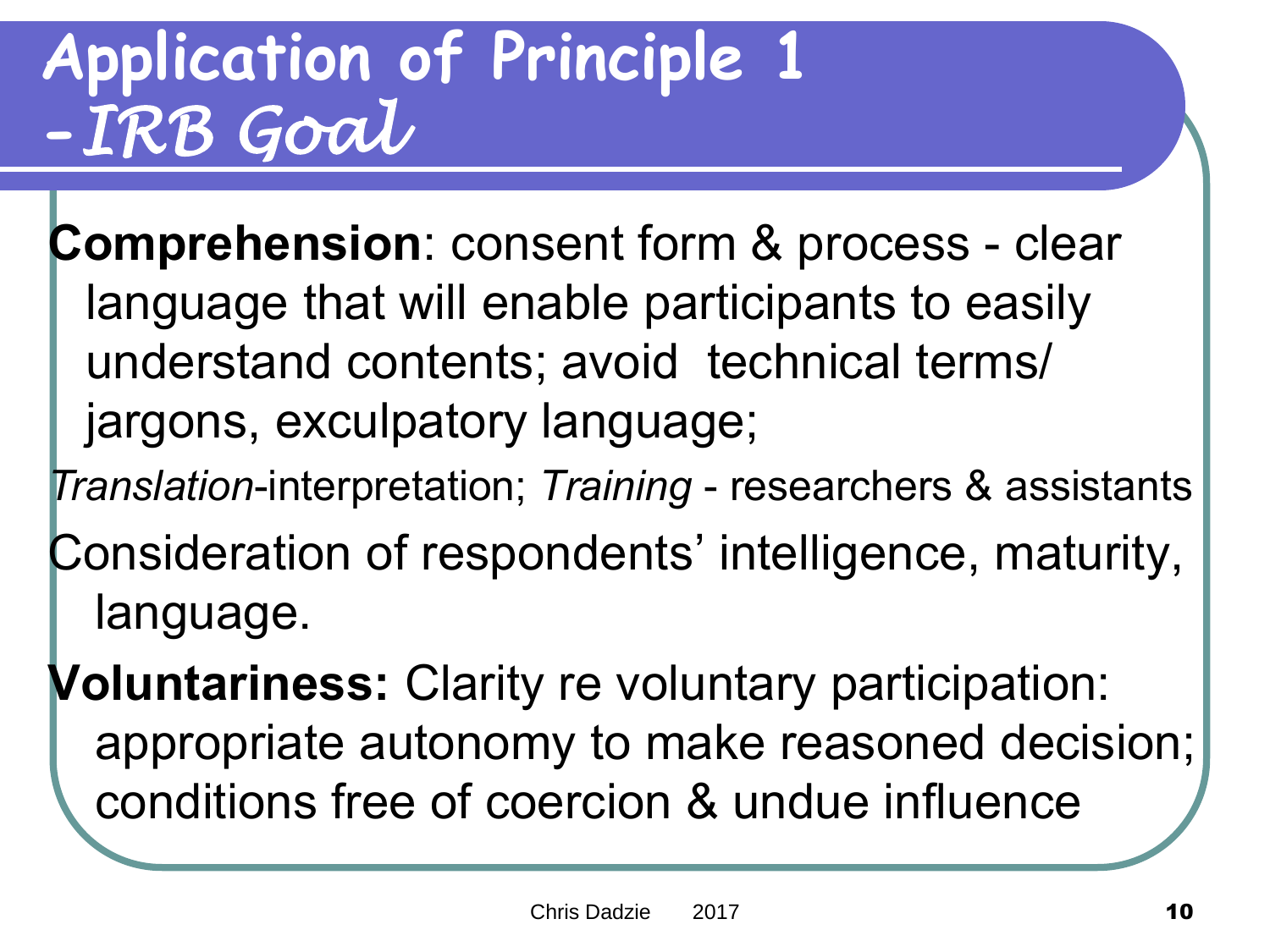#### **Application of Principle 2 - Beneficence**

**Risk:** Do not injure respondents regardless of benefits from the research

- check possibility of any harm: psychological, physical, legal, social, economic i.e. responses do not cause a risk of criminal or civil liability, potential damage to financial standing, "employability", reputation
- minimize risks e.g.by improving research design

**Benefit:** what is the direct benefit to i) participant, ii) society; **Compensation**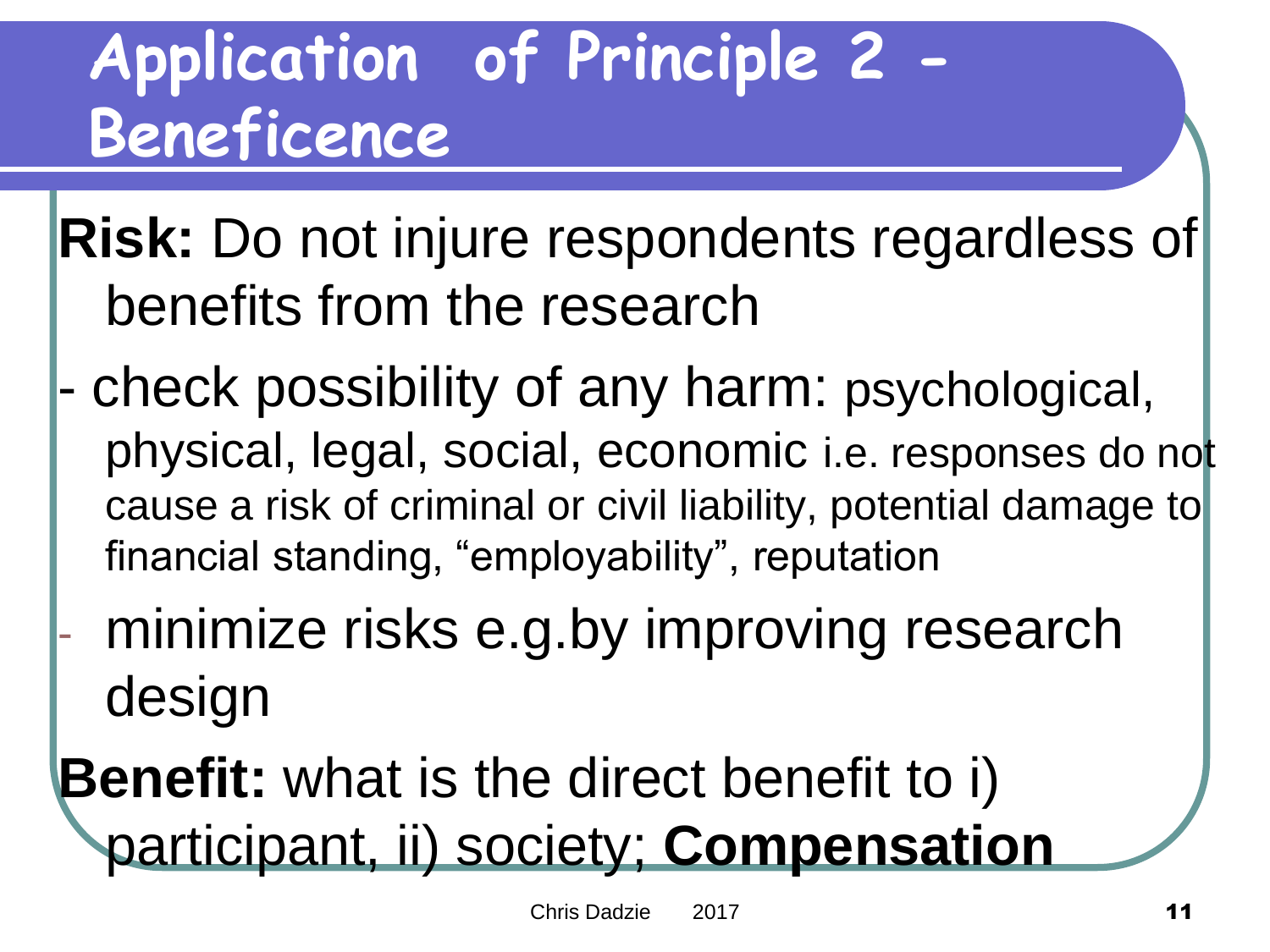#### **Purpose & Procedure**

Clear, simple statements on

- Research purpose
- Procedures specifics
- Expected duration of participant's involvement

*Privacy refers to persons & their interest in controlling access of others to themselves; Confidentiality refers to data.*

--------------------------------------------------------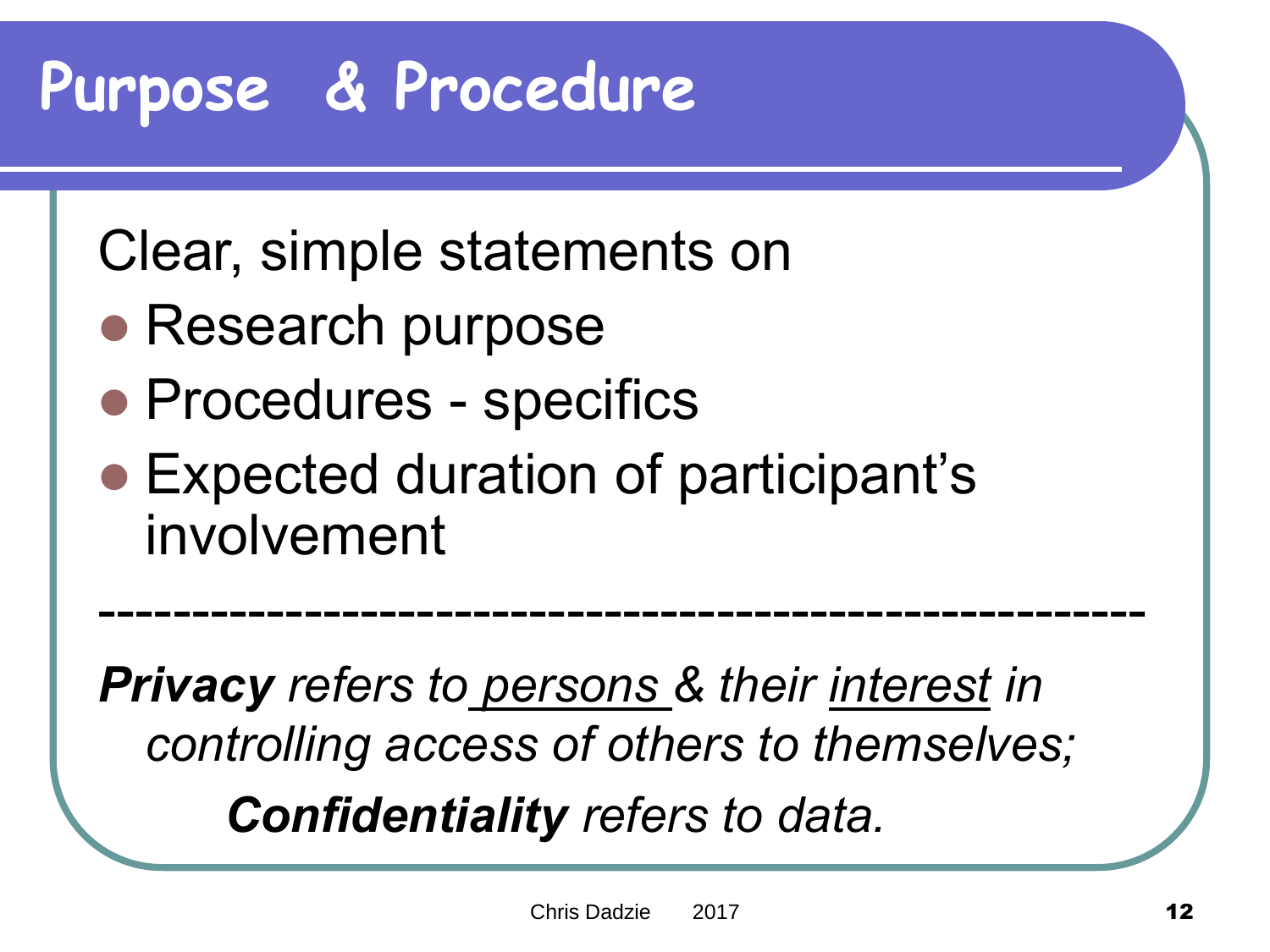### **Application of Principle 3: Justice**

#### **Selection of participants:** appropriateness of

- selection pool
- inclusion/exclusion criteria
- inclusion of vulnerable populations
- recruitment : fair & impartial contacting procedure?

Provide a statement that there will be

-*notification of significant new findings* during research period that may affect a participant's willingness to continue in the research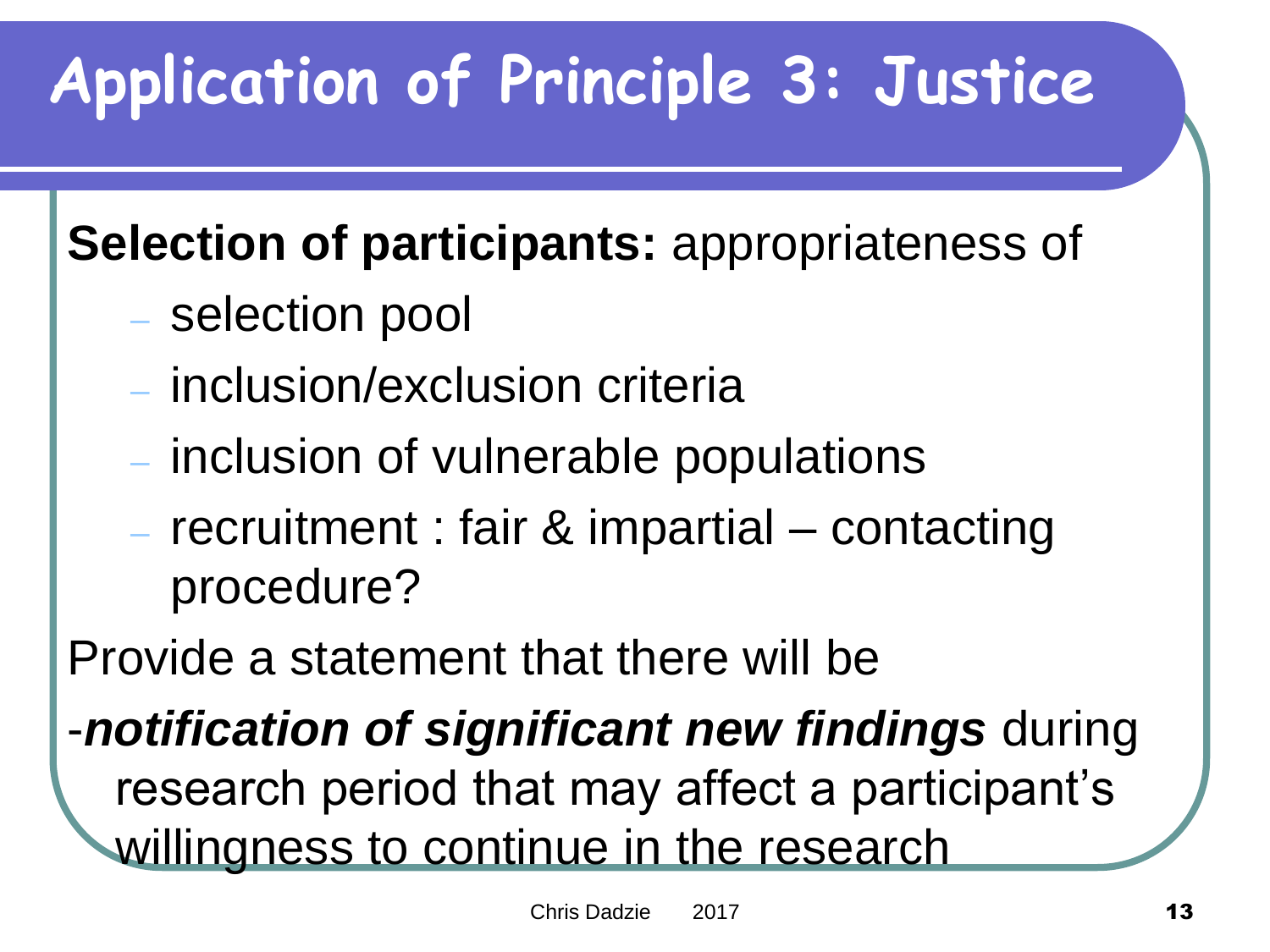### **Application of Principle 3: Justice**

- "Fairness in distribution" or "what is deserved"
- Injustice occurs when
	- an entitled benefit is denied without good reason
	- a burden is imposed unduly
- Competence, age, deprivation, experience, merit, position may sometimes constitute criteria justifying differential treatment for specific purposes.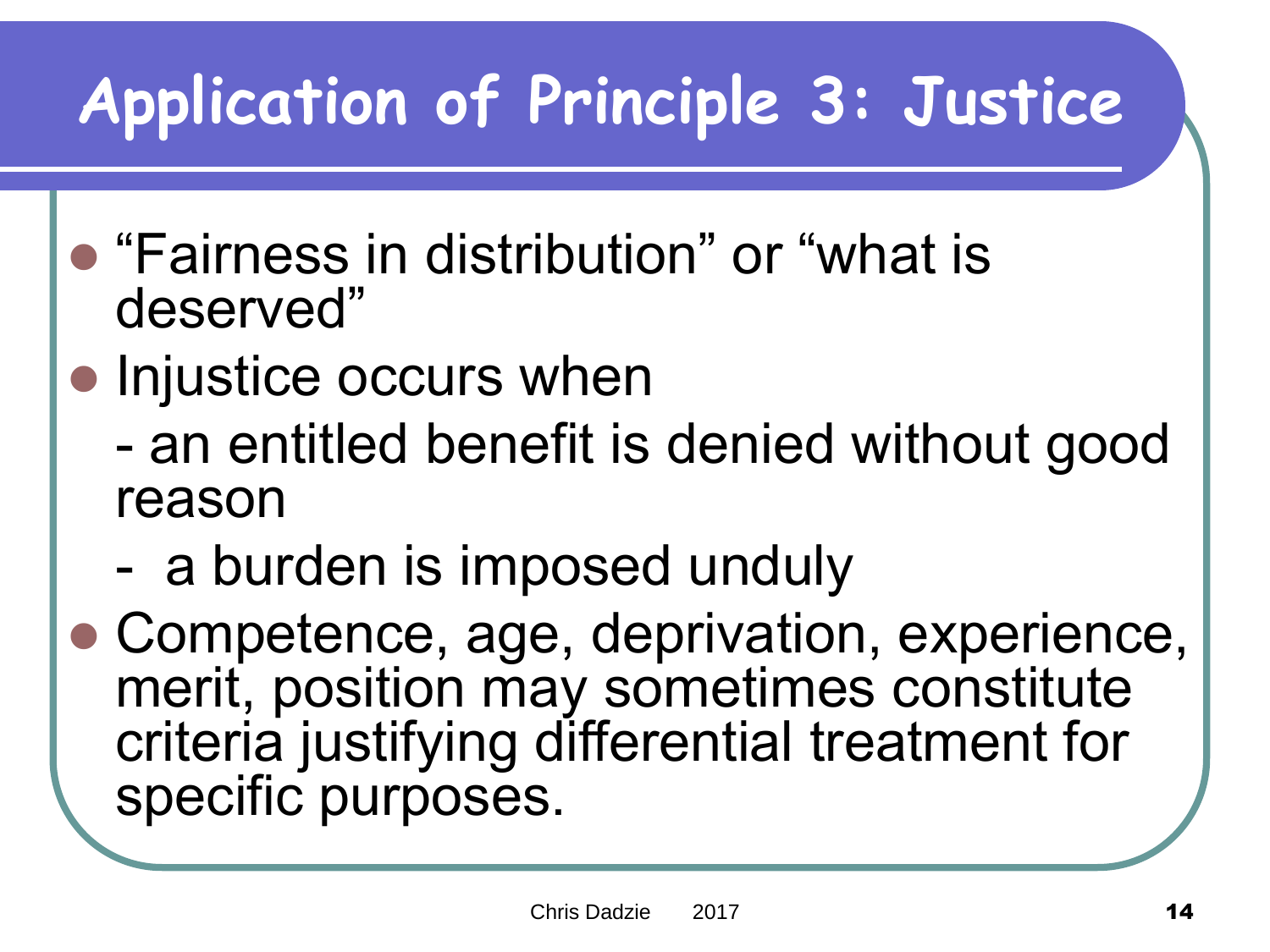## ESSENCE OF ETHICAL CLEREANCE PROCESS

•Assess ethical dimensions in proposed study. •Advice on ethical dimensions as necessary. •Consider interface of science & ethical dimensions.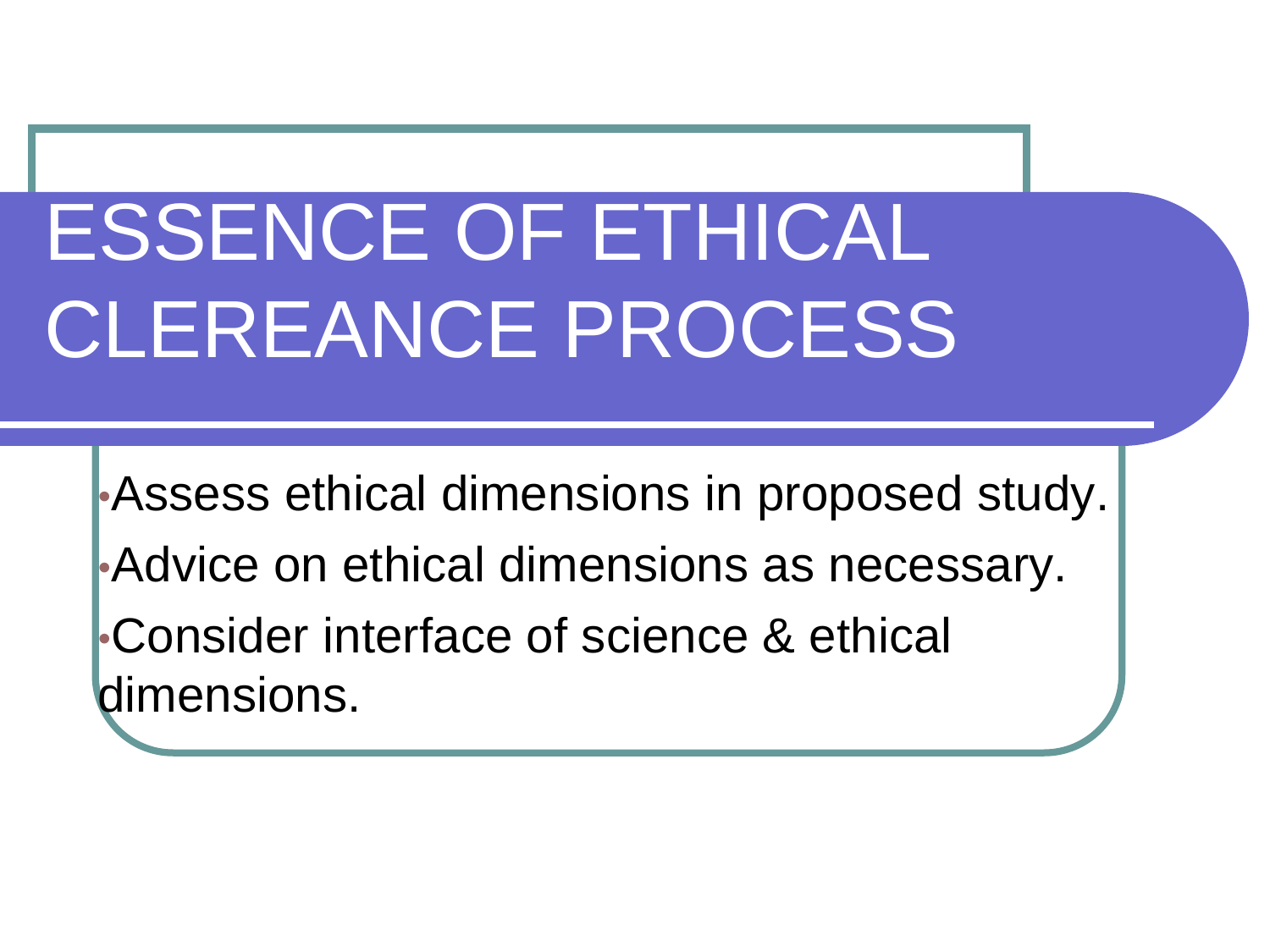### INTERFACE OF SCIENCE & ETHICS

Simple measure: *"Bad science is bad ethics"*

- Will the proposed study lead to the achievements of objectives?
- Are the objectives clear enough to ensure good science?
- Can the objectives be achieved with the proposed research approach?
- Are there any deceptions /contradictions in the proposal?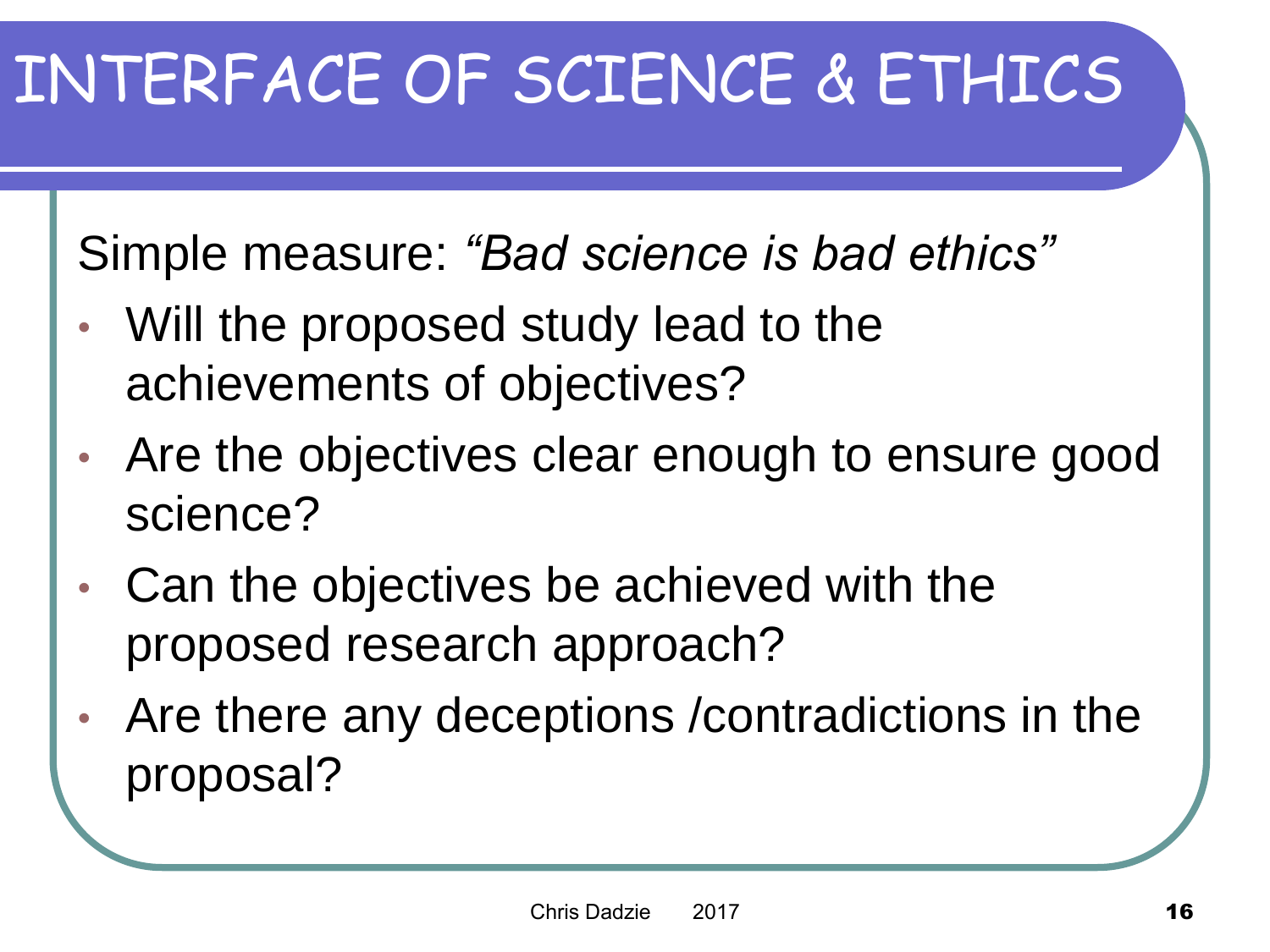## **INSTITUTIONAL REVIEW APPLICATION**

PROGRAM A

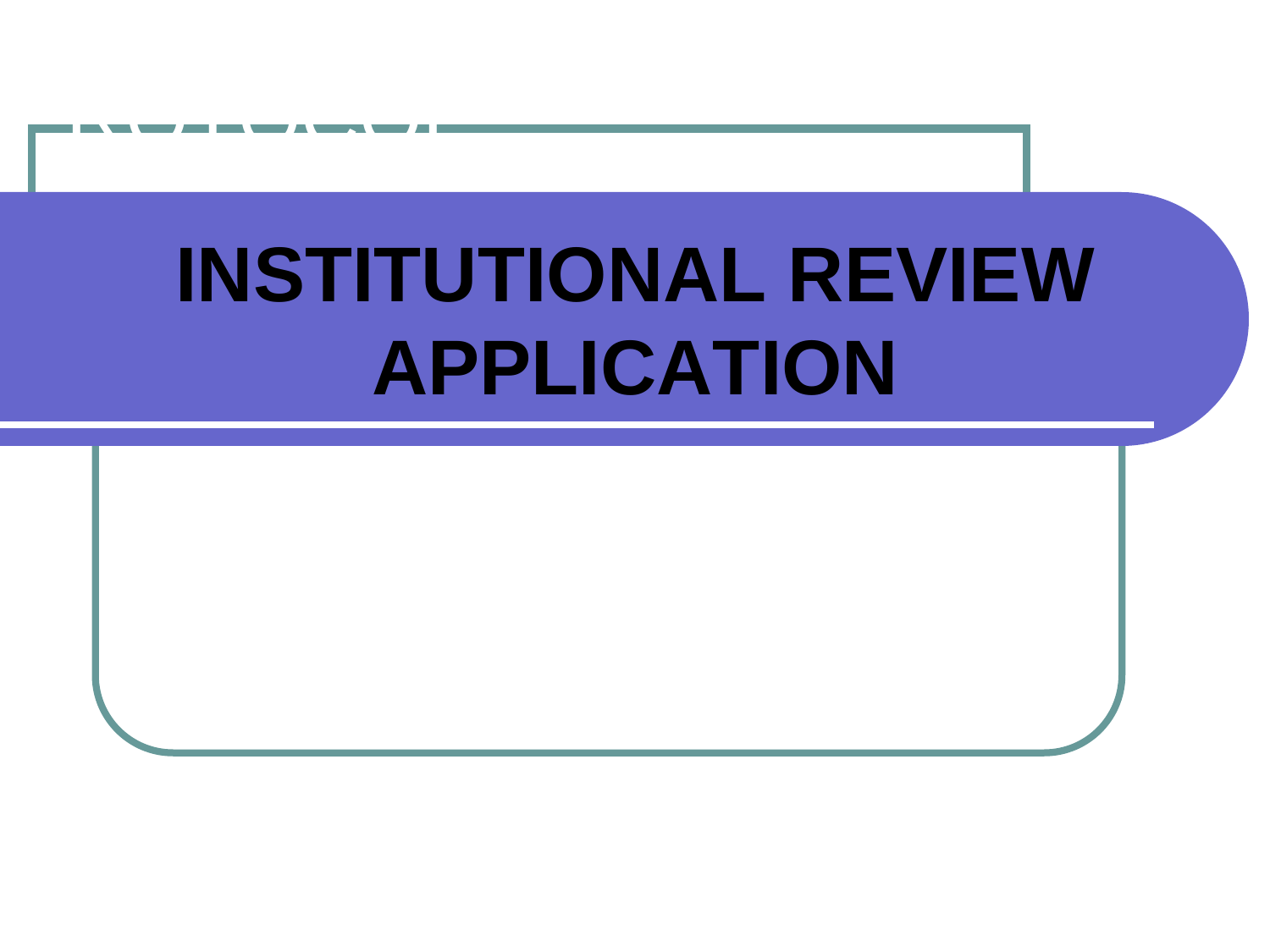#### **Arrangements Of Protocol**

- Application Letters: *Supervisor(s); Applicant*
- Background Information
- Proposal

#### **Attachments:**

• Informed Consent Forms

**Checklist** 

• Instrument - *FGD's, IDIs, Questionnaire etc.*

• CV's – Abridged - *PI, Supervisor*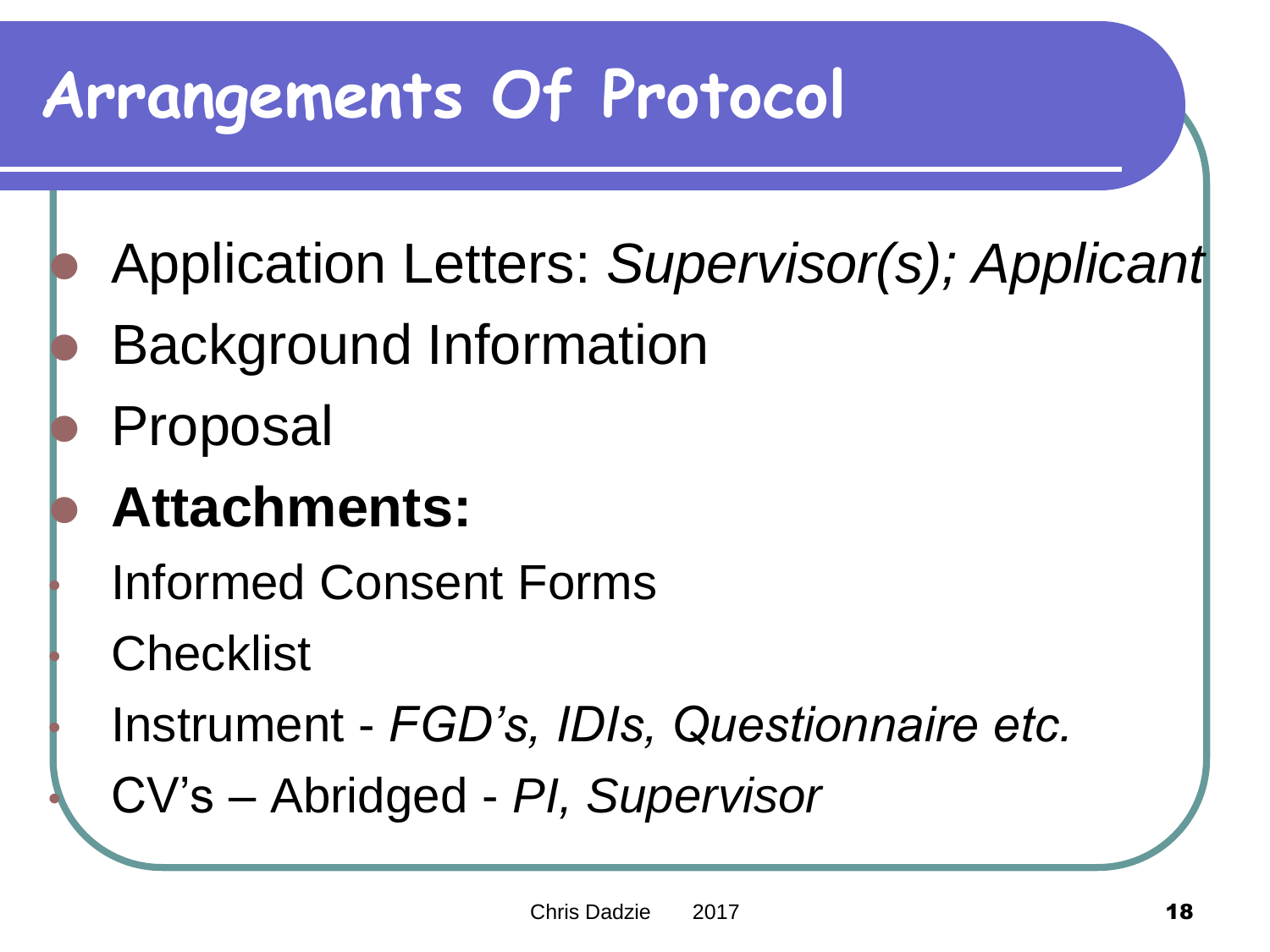### **Proposal Format**

- Executive summary (Not more than 250words)
- Introduction/Rationale
- **•** Justification
- Aim(s) or Objective(s) of study
- Methodology: Design; Population, Sample size/Sampling Procedure; Instruments; Data collection procedure
	- **Ethical issues**
- Expected Outcome/Results
	- Work Plan; Budget; References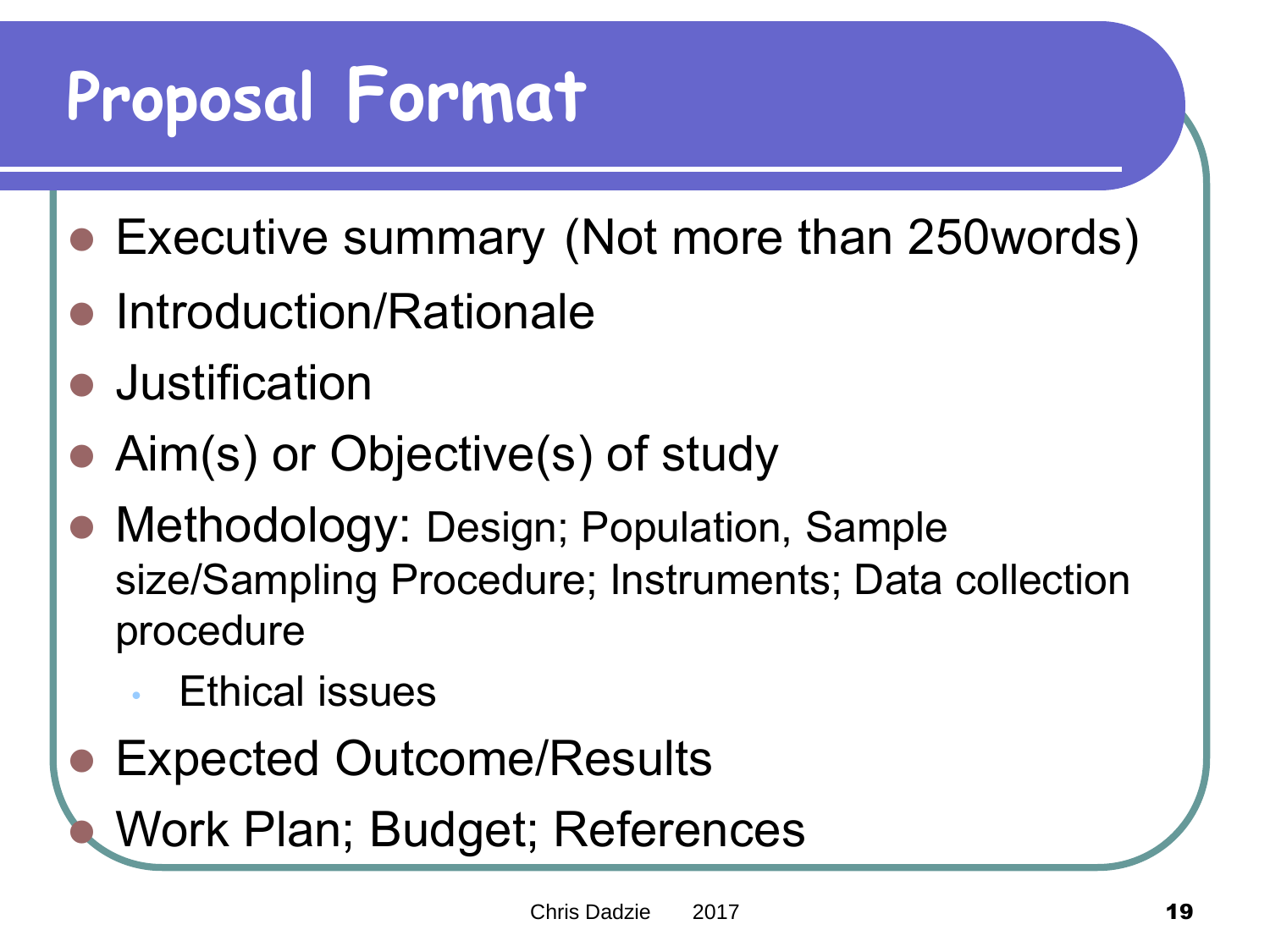### **Basic Qualities of Research**

- Well structured, according to format.
- Free from language/expression /grammatical errors.
- Obviously "Supervisor reviewed".
- Submitted in time (about a month to fieldwork)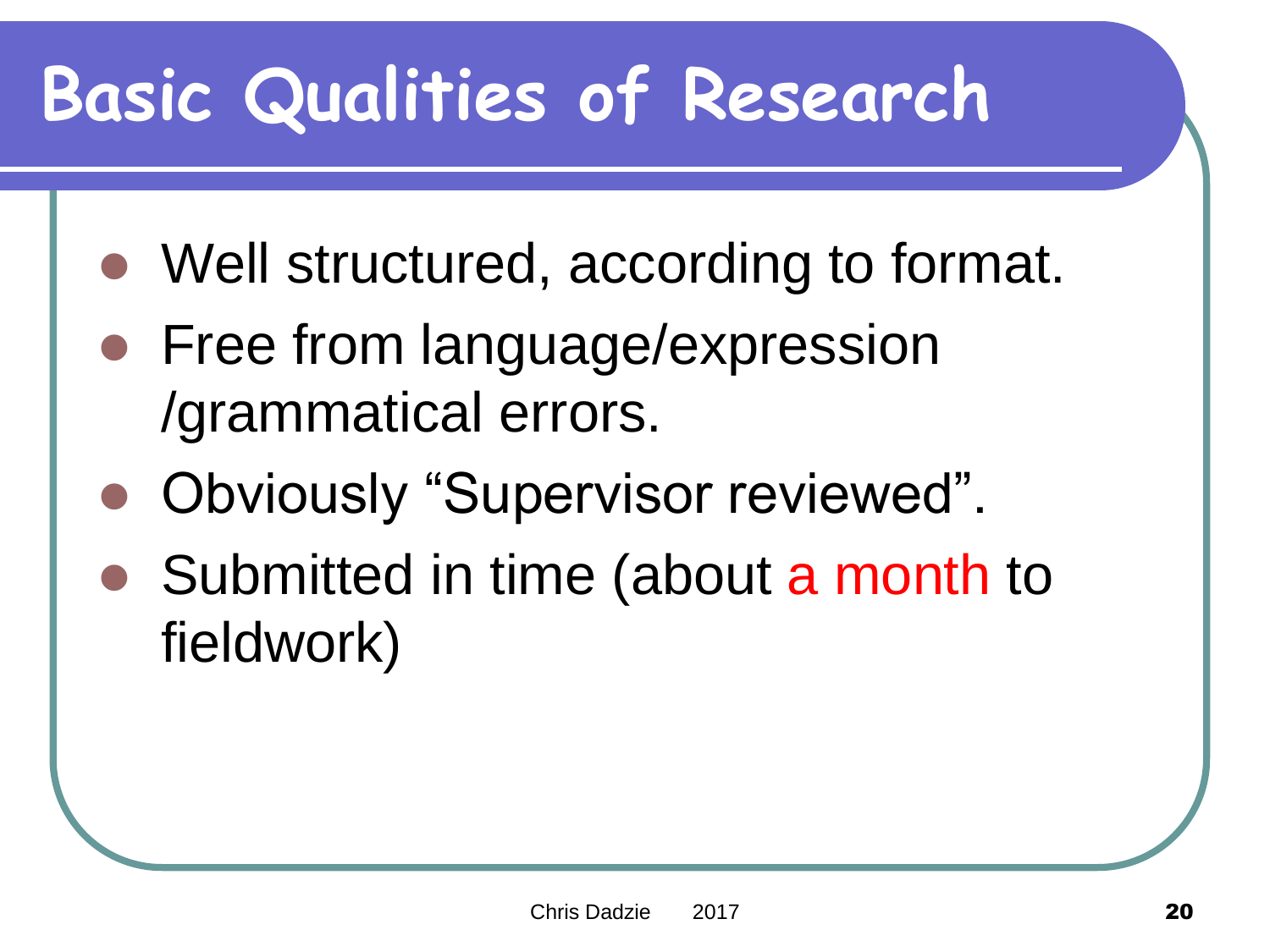#### **The Protocol Review Process**

- Submission to UCCIRB office (To Administrator).
- Assigning of Reviewers (at least 2).
- Receipt of Reviewers comments by IRBoard Meetings
- Feedback to PIs:
	- Approved
	- Approved after amendments or subject to clarifications
	- Deferred for changes/suggestions to be effected
	- Not Approved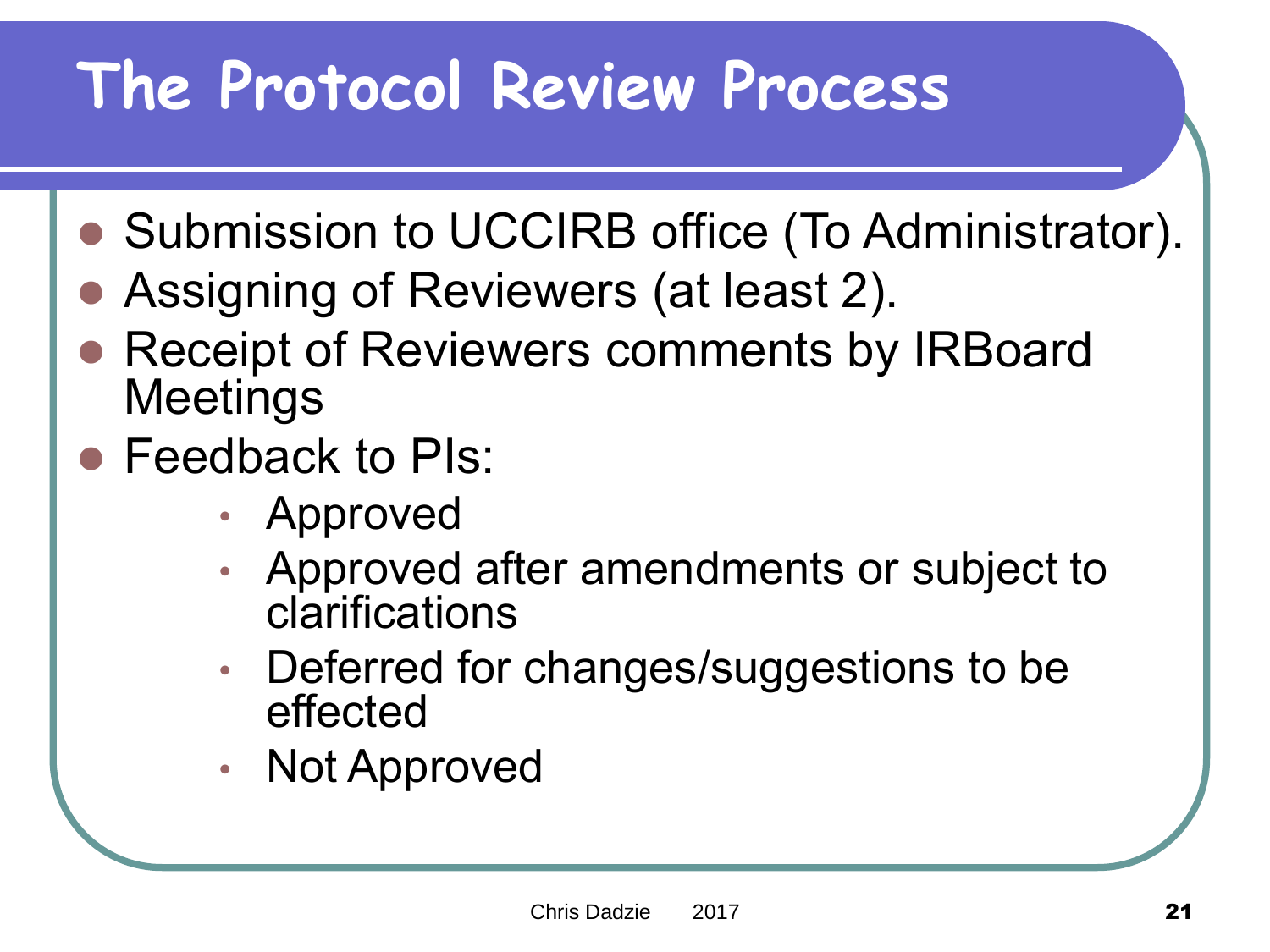## **"Extra" Caution**

PROGRAM A

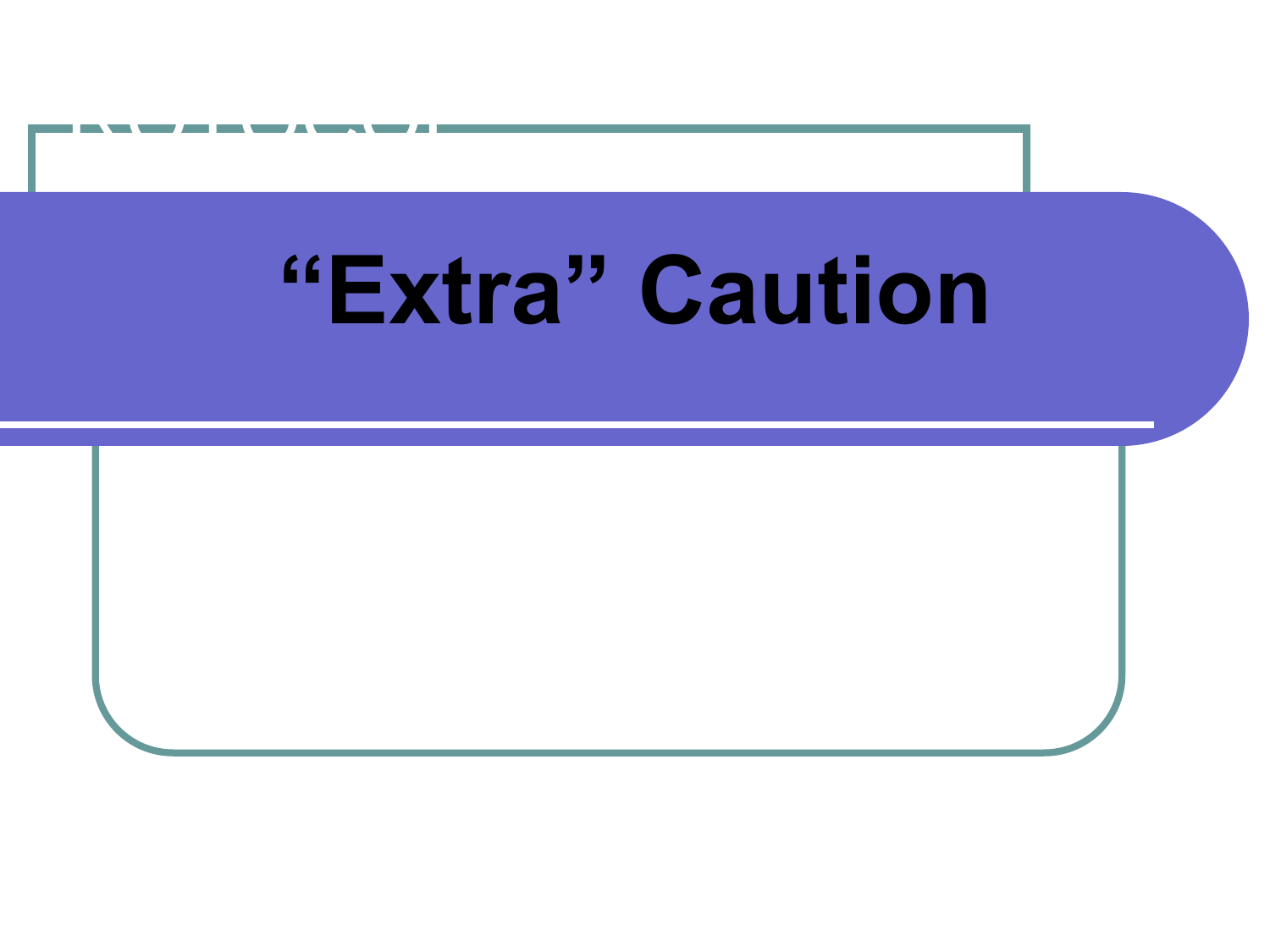## *Risks & Discomforts*

#### State:

- Non *OR* Reasonably foreseeable risks or discomforts to participants
- Note: Even when a study may seem non-invasive, involving no risk (e.g. observation research) – the actual conduct may result in risk or invasion
	- Insurance for research-related injuries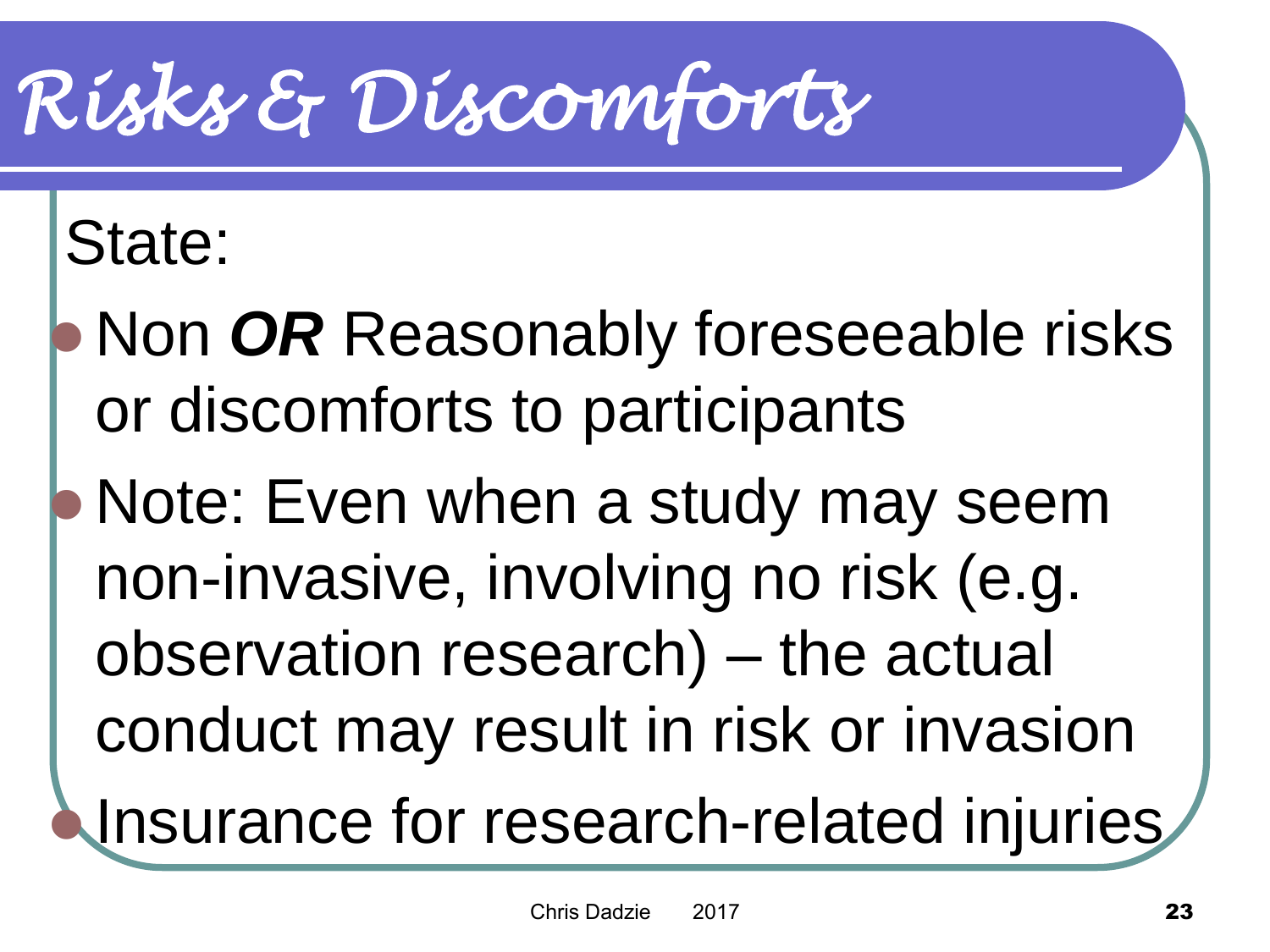## *Risks & Discomforts*

#### Provide for

- Planned safety monitoring
- Available medical treatment: if injury occurs, where further information may be obtained
- Trauma support specific & available

Compensation for injury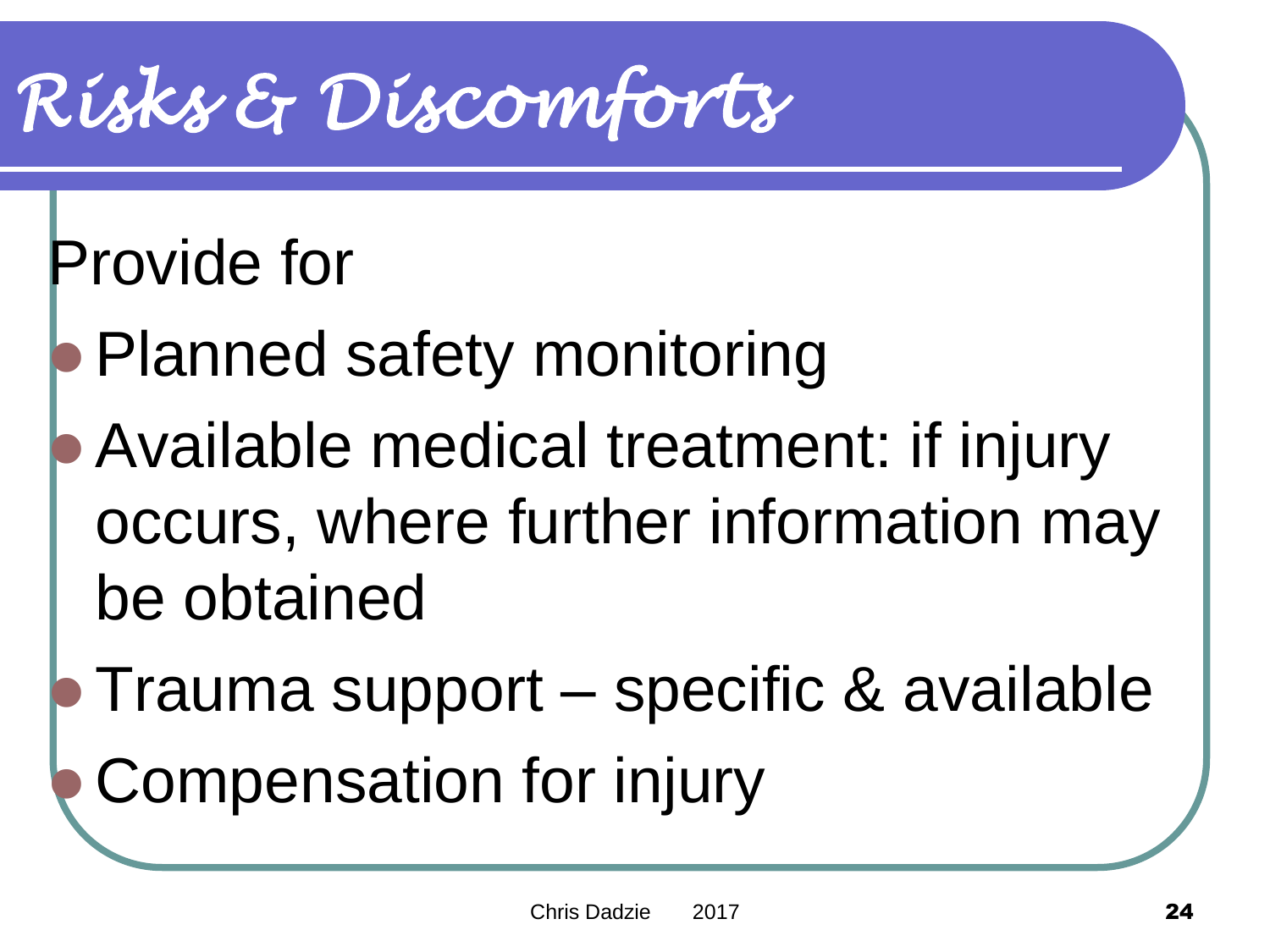# *Research Related Injury*

Where there is likelihood of more than minimal risk, provide description of

- Availability of compensation; insurance
- Medical treatment of injury
- Further information on alternative courses of treatment, that may be of advantage to a participant